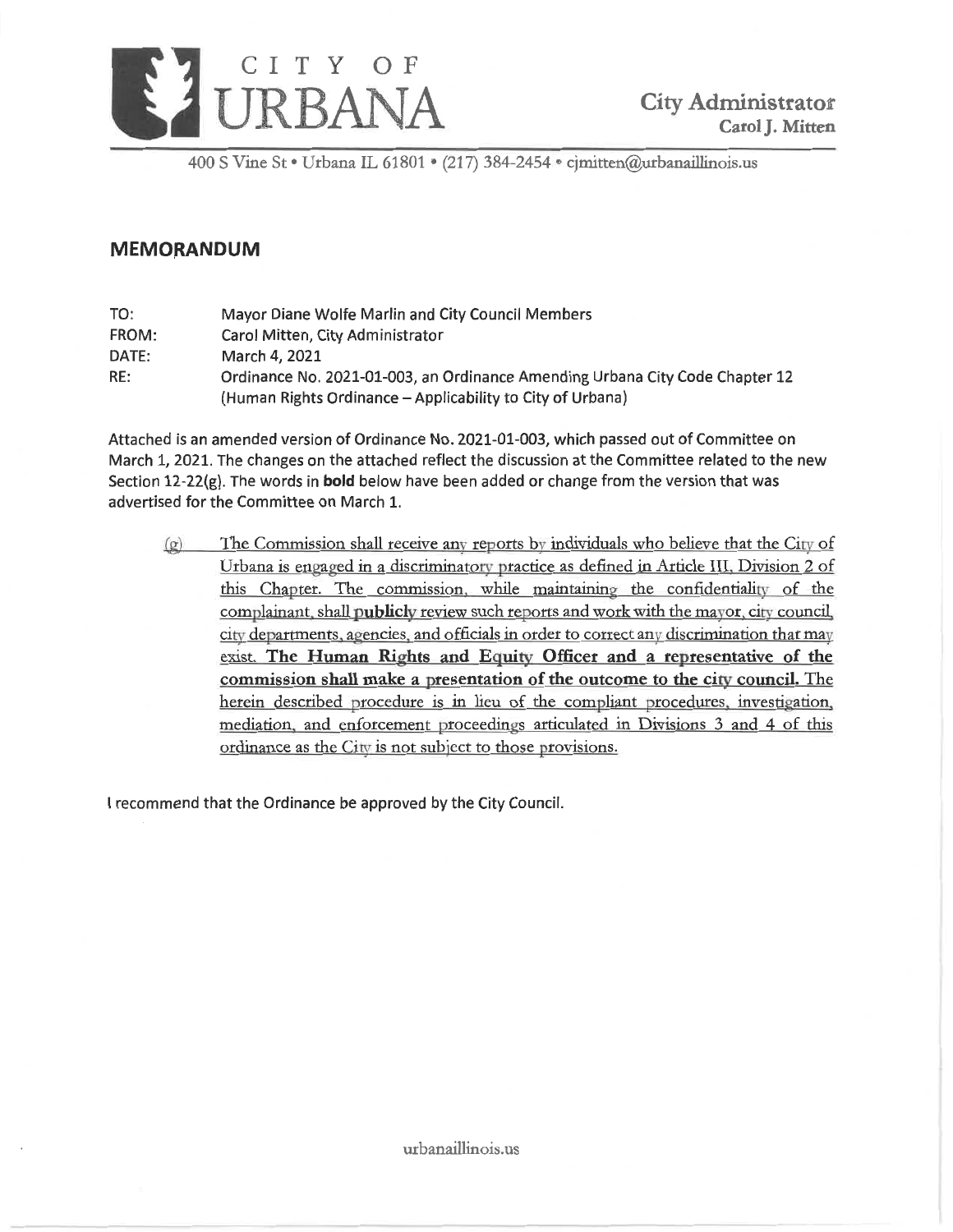### **ORDINANCE NO. 2021-01-003**

### **AN ORDINANCE AMENDING URBANA CITY CODE CHAPTER 12**

### **(Human Rights Ordinance -Applicability to City of Urbana)**

**WHEREAS,** the City Council of the City of Urbana ("City Council") desires to amend the Urbana Human Rights Ordinance to clarify the jurisdiction of the Human Relations Commission; and

**WHEREAS,** the current language of the Human Rights Ordinance is not explicit as to whether the Human Relations Commission's has jurisdiction over the City and its employees or agents; and

**WHEREAS,** this jurisdictional issue, if not clarified, would result in the City being put in the position of simultaneously prosecuting and defending itself; and

**WHEREAS,** the Human Relations Commission has also recognized that clarification is required and has passed a resolution requesting that the City Council clarify the Human Rights Ordinance as to the Human Relations Commission's jurisdiction.

**NOW, THEREFORE, BE IT ORDAINED** by the City Council of the City of Urbana, Illinois, as follows:

#### **Section 1.**

Urbana City Code Chapter 12, "Human Rights," Article I, "In General" is hereby amended by adding Section 12-1 that shall read as follows (added language is underlined):

#### Sec 12-1. - Commitment

The City of Urbana shall conform to the requirements of Article III, Division 2 of this Chapter (sections 12-61 through 12-80) in its own employment practices and the provision of city services to the public. The City shall maintain the confidentiality of the complainant in any complaint brought against the City under this ordinance, unless otherwise waived, implicitly or explicitly, by the complainant.

### **Section 2.**

Urbana City Code Chapter 12, "Human Rights," Article II, "Commission on Human Relations," Section 12-22 – Duties; cooperation with city offices." is hereby amended by adding subsection  $(g)$ that shall read as follows (added language is underlined):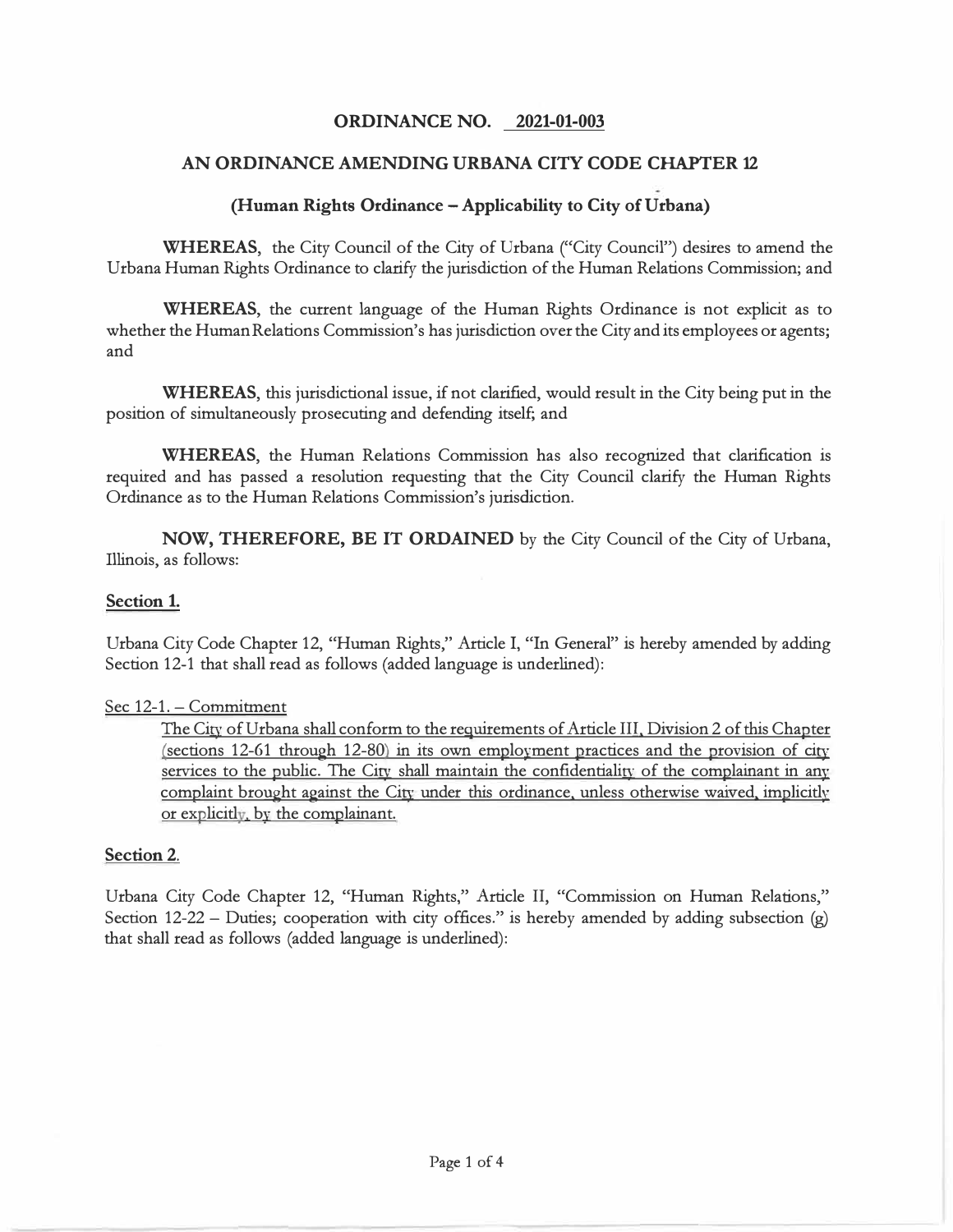Sec. 12-22. - Duties; cooperation with city offices.

\*\*\*

 $(g)$ The Commission shall receive any reports by individuals who believe that the City of Urbana is engaged in a discriminatory practice as defined in Article III, Division 2 of this Chapter. The commission, while maintaining the confidentiality of the complainant, shall publicly review such reports and work with the mayor, city council, city departments, agencies, and officials in order to correct any discrimination that may exist. The Human Rights and Equity Officer and a representative of the commission shall make a presentation of the outcome to the city council. The herein described procedure is in lieu of the compliant procedures, investigation, mediation, and enforcement proceedings articulated in Divisions 3 and 4 of this ordinance as the City is not subject to those provisions.

### Section 3.

Urbana City Code Chapter 12, "Human Rights," Article III, "Discrimination," Division 1, "Generally," Section 12-39, "Definitions" is hereby amended as follows, with added language underlined and deleted language shown in strikethrough:

Sec.  $12-39.$  - Definitions.

\*\*\*

*Person*. One or more individuals, labor unions-organizations, employers, employment agencies, partnerships, associations, creditors, corporations, cooperatives, legal representatives, government agency, trustee, owners, the City of Urbana, or any agent or representative or any of the foregoing.

 $***$ 

Public accommodations. All places, businesses or individuals-persons offering goods, services or accommodations to the general public.

 $***$ 

### Section 4.

Urbana City Code Chapter 12, "Human Rights," Article III, "Discrimination," Division 2, "Prohibited Practices" Section 12-61, "Discrimination in opportunities, generally," Subsection (a)," is hereby amended as follows, with added language underlined and deleted language shown in strikethrough:

(a) Every individual shall be afforded the opportunity to participate fully in the economic, cultural and intellectual life that is available in the city, which shall include but not be limited to opportunities in employment, housing, places of-public accommodation and credit or commercial transactions.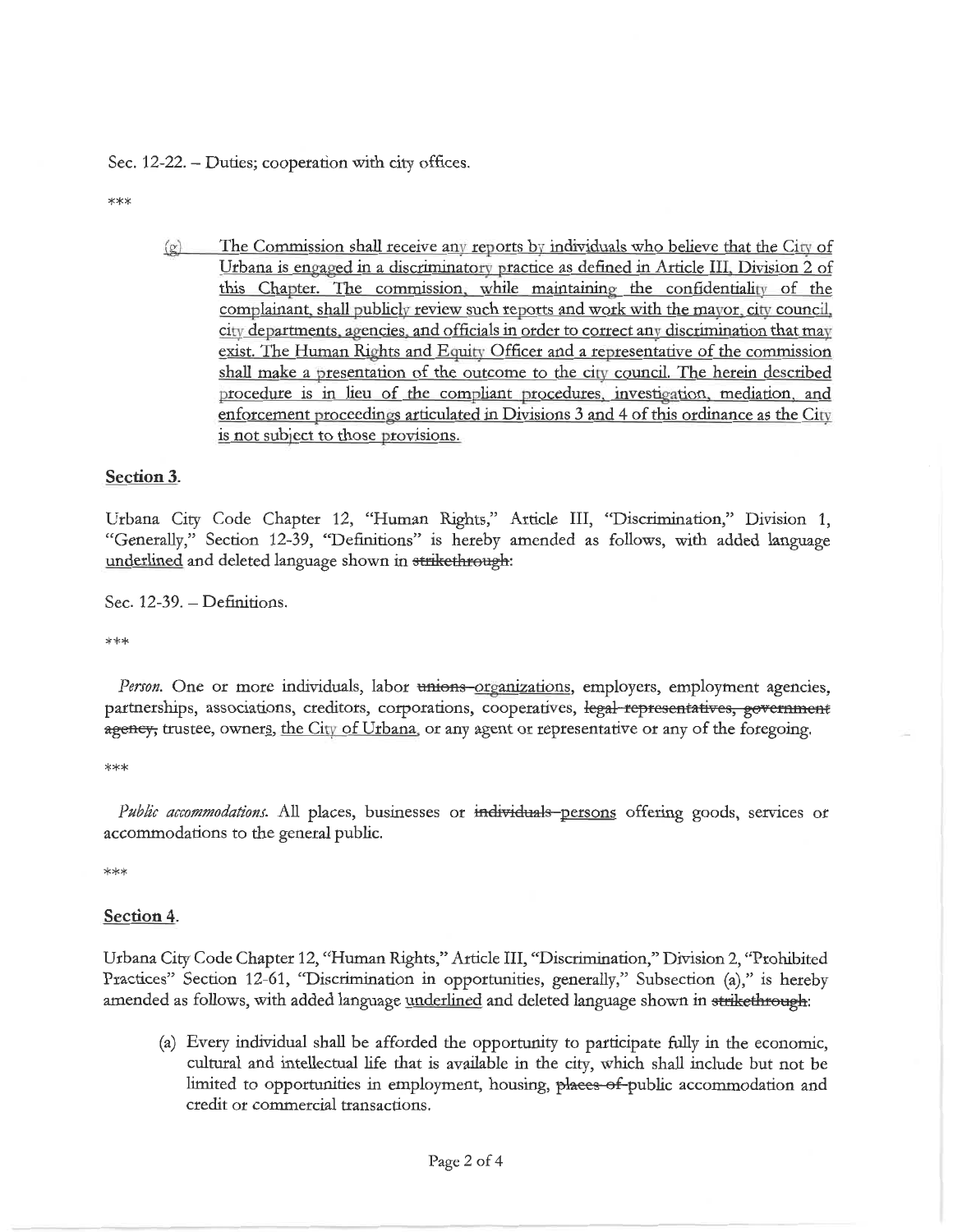# Section 5.

Urbana City Code Chapter 12, "Human Rights," Article III, "Discrimination," Division 2, "Prohibited Practices" Section 12-63, "Public accommodations," Subsection (a) "Generally," is hereby amended as follows, with added language underlined and deleted language shown in strikethrough:

(1) It shall be an unlawful practice to do any of the following acts wholly or partially for a reason based on discrimination: To deny, directly or indirectly, or charge a higher price than the regular rate, for the full and equal enjoyment of the goods, services, facilities, privileges, advantages and accommodations of any place of public accommodation; to print, circulate, post, mail, or otherwise cause, directly or indirectly, to be published a statement, advertisement or sign which indicates that the full and equal enjoyment of the goods, services, facilities, privileges, advantages or accommodations of any place of public accommodation will be refused, withheld from or denied an individual; or that an individual's patronage of, or presence at, a place of public accommodation is objectionable, unwelcome, unacceptable or undesirable...

# Section 6.

Urbana City Code Chapter 12, "Human Rights," Article III, "Discrimination," Division 4, "Administration and Enforcement," Section 12-105, "Exceptions" is hereby amended by adding a subsection (e) underlined as follows:

Sec. 12-105. - Exceptions.

\*\*\*

(e) The provisions of Division 3 of this article shall not apply to the City of Urbana.

# Section 7.

Those sections, paragraphs, and provisions of the Urbana City Code that are not expressly amended or repealed by this Ordinance are hereby re-enacted, and it is expressly declared to be the intention of this Ordinance not to repeal or amend any portions of the Urbana City Code other than those expressly set forth as amended or repealed in this Ordinance. The invalidity of any section or provision of this Ordinance hereby passed and approved shall not invalidate other sections or provisions thereof.

# Section 8.

This Ordinance shall not be construed to affect any suit or proceeding pending in any court, or any rights acquired, or a liability incurred, or any cause or causes of action acquired or existing prior to the effective date of this Ordinance; nor shall any right or remedy of any character be lost, impaired, or affected by this Ordinance.